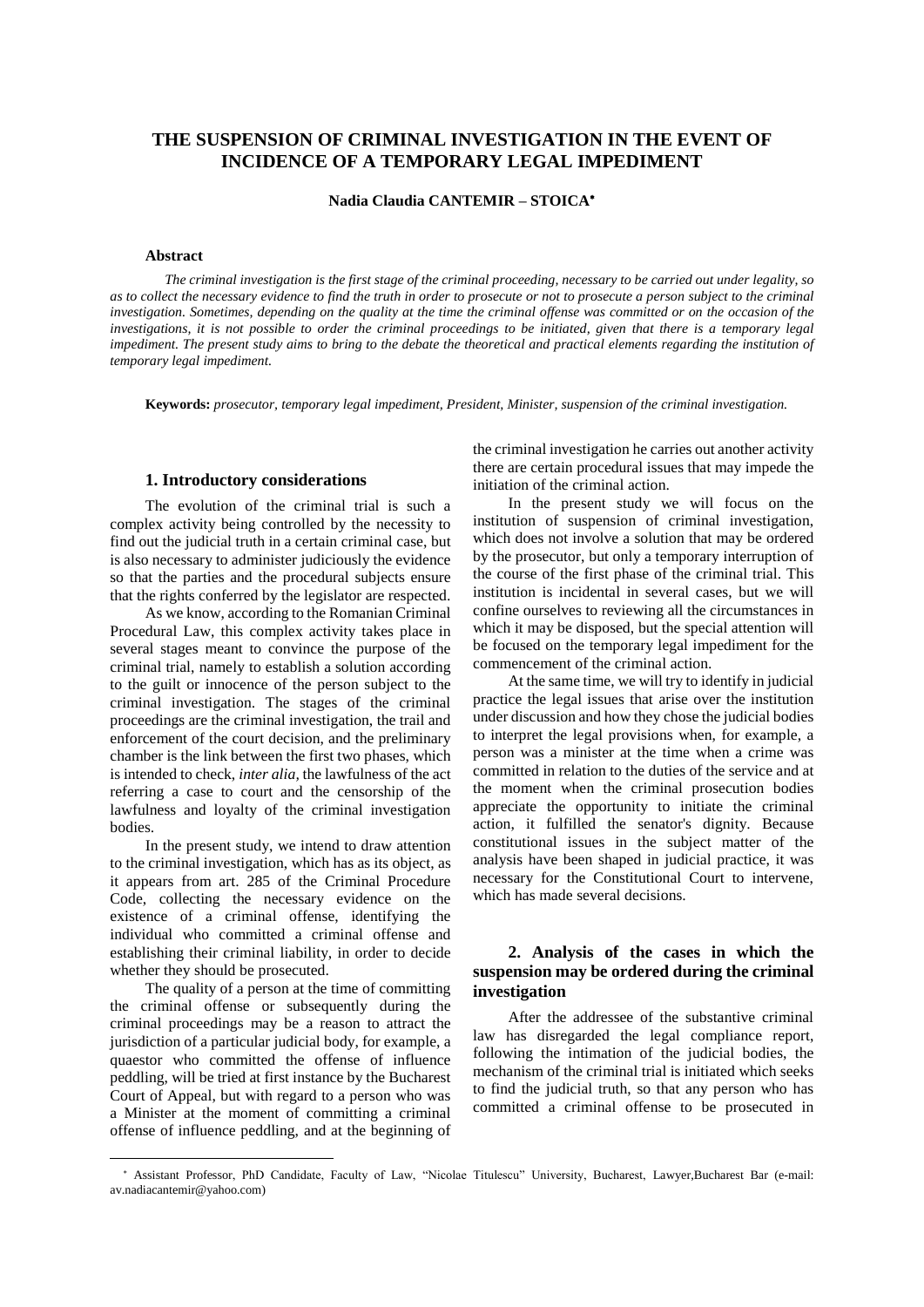**32 Challenges of the Knowledge Society. Criminal Law**

relation to the guilt with which he committed the act and no innocent person to be punished.

Therefore, the criminal trial begins with its first phase, one of the most important, since the whole mechanism has its structure in this first stage. In the specialized doctrine, the criminal investigation was shaped as representing the soul and the foundation of the criminal trial, because of the special importance it occupies in this complex activity.

According to the provisions of art. 285 of the Criminal Procedure Code, the object of the criminal investigation is to collect the necessary evidence to prove the existence of criminal offenses, to identify the individuals who committed a criminal offense and to establish their criminal liability, in order to decide whether they should be prosecuted.

Depending on the criminal offense committed and the way in which the participants contributed to the criminal field, the criminal investigation will be carried out by the fact of finding out the truth of the case in order to identify whether they should be prosecuted.

At the end of the first stage of the criminal proceedings, the solutions that may be ordered by the public prosecutor's representative are the classification, the waiver of the prosecution and the prosecution. Therefore, the institution underlying the present study finds its applicability in the course of the criminal investigation, not being a solution that breaks the guilt or innocence of the accused person but represents only a temporary interruption of the first phase of the criminal trial.

Suspension cases are regulated by the legislator in art. 312 of the Criminal Procedure Code of Chapter IV, 2<sup>nd</sup> Section, which lists the following circumstances that may constitute the basis for discontinuing the first phase of the criminal proceedings:

- $\triangleright$  In case a forensic medical report establishes that the suspect or defendant is suffering from a serious medical condition that precludes them from taking part in the criminal procedure, the criminal investigation body shall submit to the prosecutor its proposals and the case file so they can order the criminal investigation suspended (art. 312 par. 1 of the Criminal Procedure Code);
- $\triangleright$  Suspending the criminal investigation shall also be ordered in the situation where there exists a temporary legal impediment to the start of criminal action against a person (art. 312 par. 2 of the Criminal Procedure Code);

Suspending the criminal investigation shall also be ordered for the duration of the mediation procedure, as under the law (art. 312 par. 3 of the Criminal Procedure Code);

 $\overline{a}$ 

### **3. Judicial bodies who may order the suspension of the criminal investigation and their duties**

Even if the criminal investigation is carried out by the prosecutor on a mandatory basis, or under his supervision, the public prosecutor's representative also has the obligation to analyze whether the criminal investigation should be suspended. Insofar, as the criminal investigation is carried out under the supervision of the prosecutor, the criminal investigation body is obliged to submit to the prosecutor the proposals regarding the suspension of the criminal investigation.

The order of suspension of the criminal investigation is communicated to the main procedural parties and subjects and while the phase of the criminal trial is interrupted, the criminal investigation bodies may continue to carry out those activities in which the suspect or defendant is not required. As a guarantee provided by the legislator, when the criminal investigation is resumed, the acts performed during the suspension may be restored wherever possible. We appreciate that criminal investigation bodies may continue to carry out specific activities only in the case of suspension of criminal investigation in case of serious illness of the suspect or defendant.

The communication of this order fulfills a double role – notification of the procedural incident and, on the other hand, gives these main procedural subjects the possibility that, when they are dissatisfied with the measure adopted, when it deems it underground or unlawful, can attack it according to the general procedure established by 339 of the Criminal Procedure Code<sup>1</sup>.

During the suspension of the criminal investigation, irrespective of the circumstances which led to this solution, the criminal investigation bodies has the obligation to check periodically, but no later than three month from the date of the suspension, if the fact that caused the interruption of the criminal investigation persists. We appreciate that it is necessary to draw up a report by the criminal investigation bodies whenever they carry out these checks in order to inspect the identified issues. If the fact that leads to the suspension of the criminal investigation is found, the criminal investigation body must draw up the proposal to resume the criminal investigation and immediately inform the prosecutor supervising the criminal investigation of this fact.

When the mediation procedure is initiated, the legislator stipulates in art. 70 of the Law No. 192/2006 the possibility of suspending the criminal investigation, based on the presentation by the parties of the mediation agreement. Therefore, the suspension is an optional one, and the judicial body will appreciate the necessity of the order.

<sup>1</sup> N.Volonciu and others., *The new Criminal Procedure Code commented*, Hamangiu Publishing, 2014, p. 788;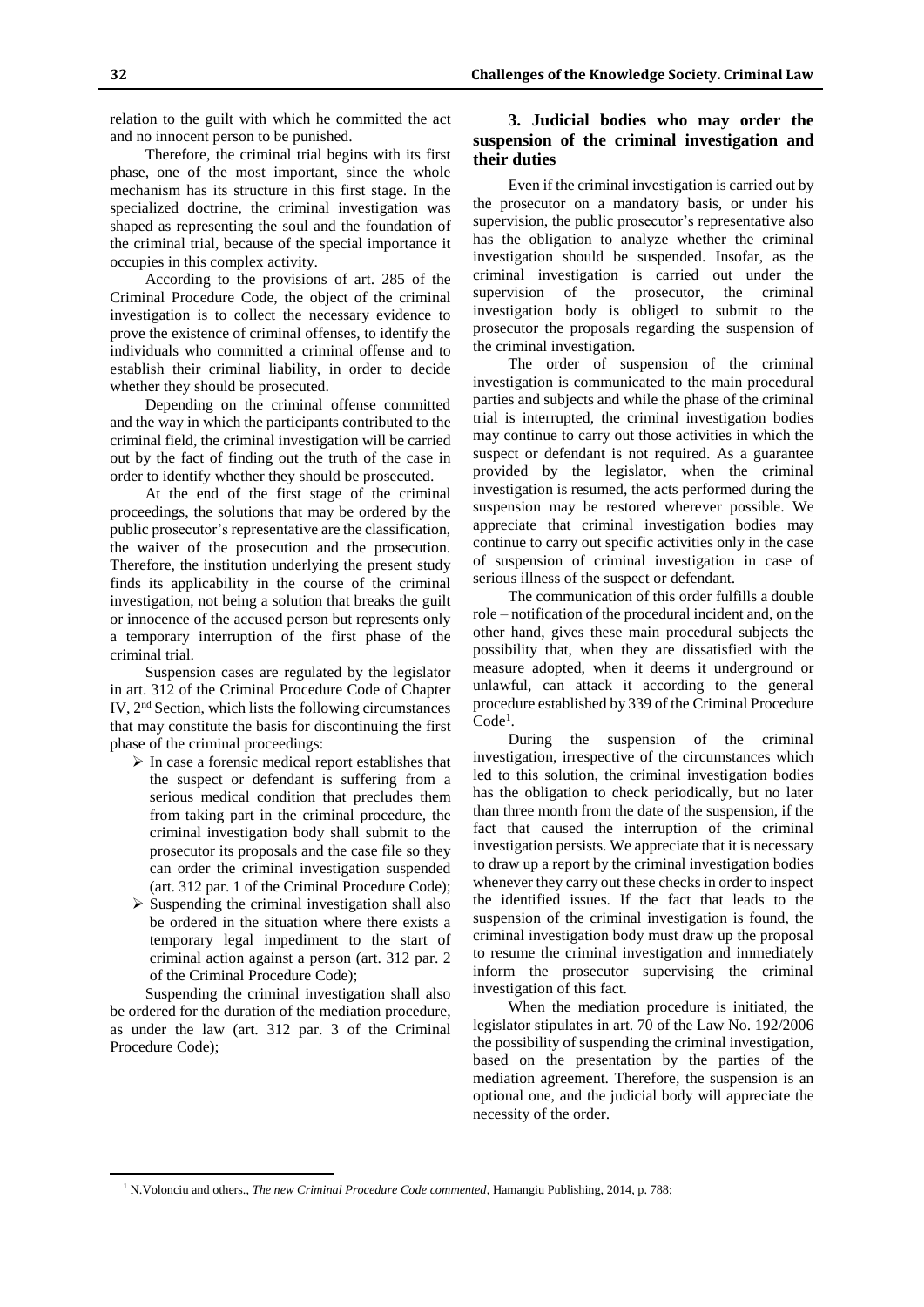## **4. The existence of a temporary legal impediment as a basis for suspending the prosecution**

In order for this case to be one interrupting the criminal investigation, it is necessary to meet cumulatively the following conditions:

- $\triangleright$  The criminal investigation to be initiated about an act provided by the criminal law and to be ordered the continuation of the criminal investigation for the suspect;
- $\triangleright$  To be determined the incidence of a legal obstacle to the criminal proceedings ;
- $\triangleright$  The impediment to be temporary;
- $\triangleright$  The impediment to be provided by the law, in a certain normative act.

Such legal and temporary impediments may be those relating to the recognition of immunity from criminal jurisdiction of certain person during the performance of public functions, the performance of a mandate<sup>2</sup>. The President of Romania may be in this situation when he commits a crime provided by the criminal law. According to art. 84 par. 2 of the Constitution of Romania, the President enjoys immunity. We are thus faced with a temporary legal impediment, namely the duration of the mandate, which prevents the need to initiate the criminal proceedings in a particular case.

The case of suspension is not an incident where, for acts committed by a person (even if the function determining the incidence of this condition is limited in time), a prior condition or prior authorization is requires (even if the function which determines the incidence of this condition is limited in time) if the fulfillment of the condition is not possible or the granting of such authorization is refused. In this situation, we are in the hypothesis of the prevention provided by art. 16 par. 1 letter e from the Criminal Procedure Code, the finding of which required the issuance of an order for classifying the case. If, due to the eventual temporary nature of the function or mandate (which determined the necessity of the prior condition or authorization), it ceased, so that the condition is no longer necessary, the criminal investigation previously completed by the classification may be resumed, according to the provisions of art. 335 par. 2 of the Criminal Procedure Code<sup>3</sup>.

This may be the case if, after the commencement of the criminal investigation of a particular criminal offense, it is found that the person who is supposed to have committed has the capacity of a Minister and the deed is related to his/her duties.

Ministerial liability is considered, since the last century, one of the foundations of our constitutional system. We first encounter it in the Organic Regulation (1831), in the March Proclamation of the National

 $\overline{a}$ 

Party of Moldavia and Muntenia and in the United National Principal Constitution of 1859. The principle of ministerial liability is then proclaimed by the Constitution of 1866, as well as by the Constitution of 1923, which further states that the "*Ministerial liability Law determines the cases of liability and the punishment of ministers*", and it is clear that this text has agreed with the provisions of the Ministerial liability Law of 1879 which encompassed the special criminal offenses ordered in the "*crimes*" and "*felonies*", as well as the penalties applicable to their  $gravity<sup>4</sup>$ .

Art. 109 par. 2 of the Constitution of Romania regulates that only the Chamber of Deputies, the Senate and the President of Romania have the right to request the prosecution of the members of the Government for the acts committed in the exercise of their mandate. If the prosecution has been requested, the President of Romania may order the suspension from the mandate. The suing of a member of the Government brings him out of his mandate.

Thus, after the criminal investigation of a personal begun, the Prosecutor General of the Prosecutor's General Office attached to the High Court of Cassation and Justice must refer the Chamber of Deputies, the Senate or the President of Romania in order to request the commencement of the criminal proceedings.

In the judicial practice, the problem of issuing these opinions was raised in a criminal case filed by the National Anticorruption Directorate, as follows: Chief Prosecutor of NAD, L.C.K. sent to the Prosecutor General the report for the notification of the President of Romania, of Senate, of the Chamber of Deputies and of the European Parliament, in order to obtain criminal prosecutions for nine former Ministers. The nine were accused in the file known as *Microsoft Licenses*. According to the research carried out, the NAD provides in a statement sent to the public opinion: it follows that "*out of the USD 54 million paid by the Romanian Government under the framework agreement and its extension, the USD 20 million represent the commissions claimed by the persons involved in the project the Government of Romania, the Ministers and the companies involved*".

In relation to the quality at the time the notification was made, several institutions has been notified as follows:

1. Referral of the European Parliament to the request for criminal investigation against:

N.D., Minister of MCTI between 2000 – July 2004 and currently a member of the European Parliament, for offenses of abuse in office, taking a bribe, influence peddling and money laundering

2. Referral of the President of Romania to the request for criminal investigation against:

<sup>2</sup> N.Volonciu and others., *The new Criminal Procedure Code commented*, Hamangiu Publishing, 2014, p. 787;

<sup>3</sup> N.Volonciu and others., *The new Criminal Procedure Code commented*, Hamangiu Publishing, 2014, p. 787;

<sup>4</sup> http://www.amosnews.ro/raspunderea-penala-membrilor-guvernului-2013-02-27;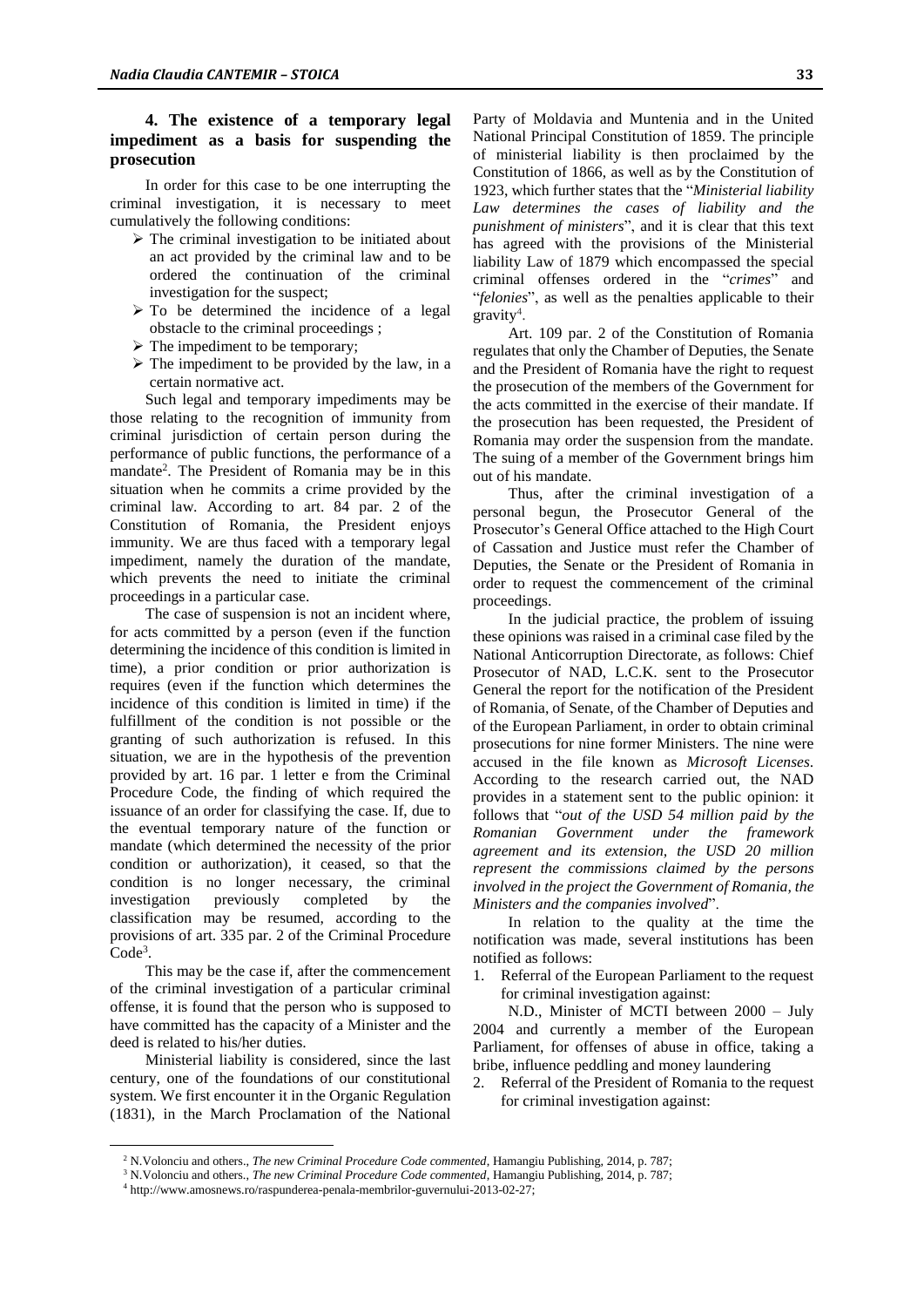Ț.A., Minister of Communications and Information Technology during July-December 2004 for offenses of abuse in office, taking a bribe, influence peddling, money laundering

S.G., Minister of Communications and Information Society between December 2008 and September 2010 for committing offenses of abuse in office, taking a bribe, influence peddling and money laundering

F. P.D., Minister of Education and Research for between 2009-2012 for committing the offense of abuse of authority

A.A., Minister of Education and Research during 2003-2005 for committing offenses of abuse in office, taking a bribe, influence peddling and money laundering

T.M.N., Minister of Public Finance between 2000-2004 for offenses of abuse in office, taking a bribe, influence peddling and money laundering

3. Referral to the Romanian Senate for the request for criminal investigation against:

M.P.Ș., coordinator Minister of SGG between December 200 and October 2003 and presently Senator in the Romanian Parliament for committing offenses of instigation of abuse in office, influence peddling and money laundering

E.A., Minister of Education, Research and Innovation, from December 28, 2000 to June 19, 2009, the Minister of Education, Research and Innovation from December 22, 2008 to October 1, 2009 and currently Senator in the Romanian Parliament, for committing offenses of abuse in office, taking a bribe, influence peddling and money laundering

4. Referral to the Chamber of Deputies to the request for criminal investigation against:

V.V., Minister of Communications and Information Society, from September 2010 to February 2012 and present Deputy in the Romanian Parliament, for committing the offense of abuse in office.<sup>5</sup>

In another criminal case, the Directorate for the Investigation of Organized Crime and Terrorism has requested the commencement of criminal investigation against the Minister of Economy, V.V. and former Minister, A.V.

Thus, according to the press release published on the DIOCT website, the Chief Prosecutor of the DIOCT requested the Prosecutor General of the Prosecutor's General Office attached to the High Court of Cassation and Justice:

1. to notify the Romanian Senate for the request to start the criminal investigation against V.V. (former Minister of Economy an member of the Government during December 2006 – December 2008, Senator in the Romanian Parliament in the current parliamentary legislation, also serving as Minister in the Ministry of Economy) in terms of

the plot and the undermining of the national economy provided by art. 167 par. 1 of the Criminal Code and art. 165 par. 1 and par. 2 of the Criminal Code, with the application of art. 33 letter a from the Criminal Code, acts committed during the period when he was Minister of Economy.

2. to notify the President of Romania of the application for the commencement of the criminal investigation against V.A. (former Minister of Economy and member of the Government from December 2008 to September 2010) in terms of the plot and the undermining of the national economy provided by art. 167 par. 1 of the Criminal Code and art. 165 par. 1 and par. 2 of the Criminal Code, with the application of art. 33 letter c from the Criminal Code, acts committed during the period when he was the Minister of Economy<sup>6</sup>.

In the latter case, the members of the Senate gave a negative opinion to the request of the DIOCT, considering that there is no evidence to indicate the involvement of V.V. in allegedly criminal activity.

Regarding the procedure for the criminal investigation of members and former members of the Government who at the time of the notification had the function of deputy or senator, there was a constitutional legal conflict between the public prosecutor's office – the Prosecutor's Office attached to the High Court of Cassation and Justice, on the one hand, and the Parliament – the Chamber of Deputies and the Senate.

Thus, by decision No. 270/2008, the Constitutional Court was pronounced<sup>7</sup> and found the existence of a legal conflict of a constitutional nature between the public prosecutor's office – the Prosecutor's Office attached to the High Court of Cassation and Justice, on the one hand, and the Parliament – the Chamber of Deputies and the Senate, on the other hand, in the case of requests concerning the criminal investigation of members and former members of the Government for acts committed in the exercise of their mandate and who, at the time of the referral, also have the capacity of deputy or senator.

In applying the provisions of art. 109 par. 2 the first sentence of the Constitution, the public prosecutor's office - the Prosecutor's Office attached to the High Court of Cassation and Justice shall notify the Chamber of Deputies or the Senate, as the case may be, to request the prosecution of members and former members of the Government for acts committed in the exercise of their office and who, at the time of the referral, also have the capacity of deputy or senator.

In applying the provisions of art. 109 par. (2) the first sentence of the Constitution, the public prosecutor's office - the Prosecutor's Office attached to the High Court of Cassation and Justice will notify the President of Romania to request the prosecution of the members of the Government and former members of

 $\overline{a}$ 

<sup>5</sup> http://cursdeguvernare.ro/dna-cere-aviz-pentru-urmarirea-penala-a-noua-fosti-ministri.html;

<sup>6</sup> https://www.hotnews.ro/stiri-esential-15496191-procurorul-sef-diicot-solicita-incepeprea-urmaririi-penale-pentru-varujan-vosganianadriean-videanu.htm

 $^7$  https://www.ccr.ro;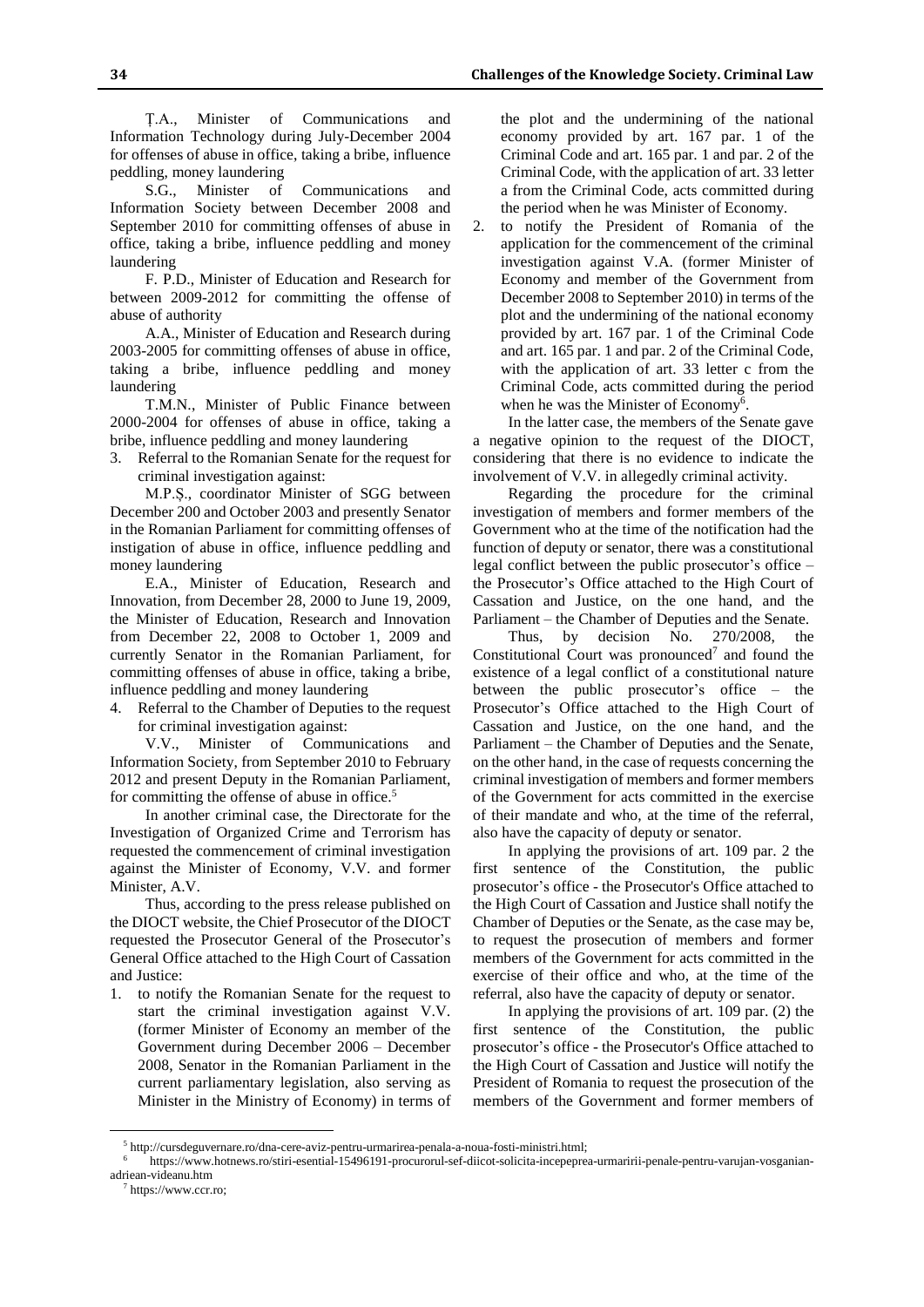the Government who, at the time of the referral, deputy or senator.

We note in essence that in connection with the situation of the members of the Government who have committed criminal offenses in connection with the service duties, there is a temporary legal impediment to the commencement of criminal proceedings, namely, the commencement of the criminal investigation issued by the Chamber Deputies, the Senate or the President of Romania, depending on the quality at the time of the referral. This impediment is temporary because of the fact that it can be removed by the approval of the competent body after the procedure under Law No. 115/1999 on Ministerial liability has been completed.

To the extent that the Chamber of Deputies, the Senate or the President of Romania will reject the opinion, this circumstance will be converted into a legal impediment that determines the solution of the classification, art. 16 par. 1 letter. e of the Criminal Procedure Code, respectively the authorization or notification to the competent body. In my opinion, to the extent that the request was rejected because there was insufficient evidence and new facts, a new request can be made with respect to the same member of the Government.

Regarding the temporary legal impediment in the event that the President of Romania committed an act provided by the criminal law, we identified the following case in the practice of the judicial bodies:

On April 16, 2014, a Senator from the Romanian Parliament, named G.F. filed a criminal complaint in which she accused the head of state of that time, T.B., of threats and blackmail, of the statements he made about a show in which he said: *'It would be better to stay in her own corner, and to take care of what happens with her husband who is a mayor, because it is possible that she may not find him one day at home if ... she is not careful ... I understand that bad things happened to hom"* 8 *.*

The prosecutors within the Prosecutor's Office attached to the High Court of Cassation and Justice have considered that the provisions of art. 206 of the Criminal Code, with the application of art. 35 par. 1 of the Criminal Code, respectively the perpetration of the threat of continuation (two material acts). Although the initial investigations were the object of the blackmail offense, the legal classification subsequently changed, the case being analyzed only from the point of view of committing the threat offense.

In relation to the quality held at that time by the named T.B., that of the President of Romania, the investigators considered that it is necessary to order the suspension of the criminal investigation due to the incidence of the legal impediment of the motion of the criminal action that we find regulated in art. 312 par. 2 of the Criminal Procedure Code.

Against this order, the plaintiff, through the chosen defender, filed a complaint with the hierarchically superior prosecutor, a complaint that was rejected and then addressed the preliminary judge of the High Court of Cassation and Justice. Although this judicial body had to reject this complaint as inadmissible, since the legislator does not regulate such a remedy, however, the Preliminary Chamber judge allowed the request to refer the Constitutional Court to the unconstitutionality of art. 312 par. 2 of the Criminal Procedure Code.

Thus, by Decision No. 678 from November 13, 2017<sup>9</sup> the judges from the Constitutional Court rejected the exception invoked by the plaintiff G.F., stating that the provisions of art. 312 par. 2 of the Criminal Procedure Code are constitutional.

The immunity enjoyed by the President of Romania has been defined as a means of protection, designed to protect him from any possible pressures, abuses and blatant lawsuits directed against him in the exercise of his mandate, with the aim of guaranteeing freedom of expression and protection against abusive judicial prosecution<sup>10</sup>.

The Constitutional Court motivated its decision to reject, basically acknowledging that the President of Romania, in the exercise of his duties, enjoys immunity in two respects: the lack of liability for the political opinions expressed in the exercise of the mandate, and the inviolability (except of the case provided by article 96 of the Constitution, where the constituent legislator stipulated that the President may be prosecuted for the offense of high treason). By virtue of inviolability, we notice that the provisions of article 312 par. 2 of the Criminal Procedure Code in the case of criminal investigation against the President of Romania, the temporary legal impediment derives from the provisions of article 84 par. 2 of the Constitution regarding the immunity of the President of Romania.

We notice that it will be possible to order the criminal action to be launched against the President of Romania after the temporary legal impediment, namely his mandate, has ceased, and the criminal investigation may be resumed.

In early 2015, after President T.B. completed its second presidential mandate, prosecutors within the Prosecutor's Office attached to the High Court of Cassation and Justice, on the basis of the provisions of art. 333 of the Criminal Procedure Code were ordered to resume the criminal investigation following the cessation of the cause of the suspension, namely the legal impediment - the exercise of the position of the President of Romania.

By the indictment of 15.07.2016, issued in file No. 238 / P / 2014, of the Prosecutor's Office attached to the High Court of Cassation and Justice - the Criminal Investigation Section, verified by the Chief Prosecutor of the Section on 21.07. 2016 in terms of

 $\overline{a}$ 

<sup>8</sup> www.antena3.ro;

<sup>9</sup> To be seen https://www.ccr.ro/ccrSearch/MainSearch/SearchForm.aspx;

<sup>&</sup>lt;sup>10</sup> https://www.ccr.ro/ccrSearch/MainSearch/SearchForm.aspx;